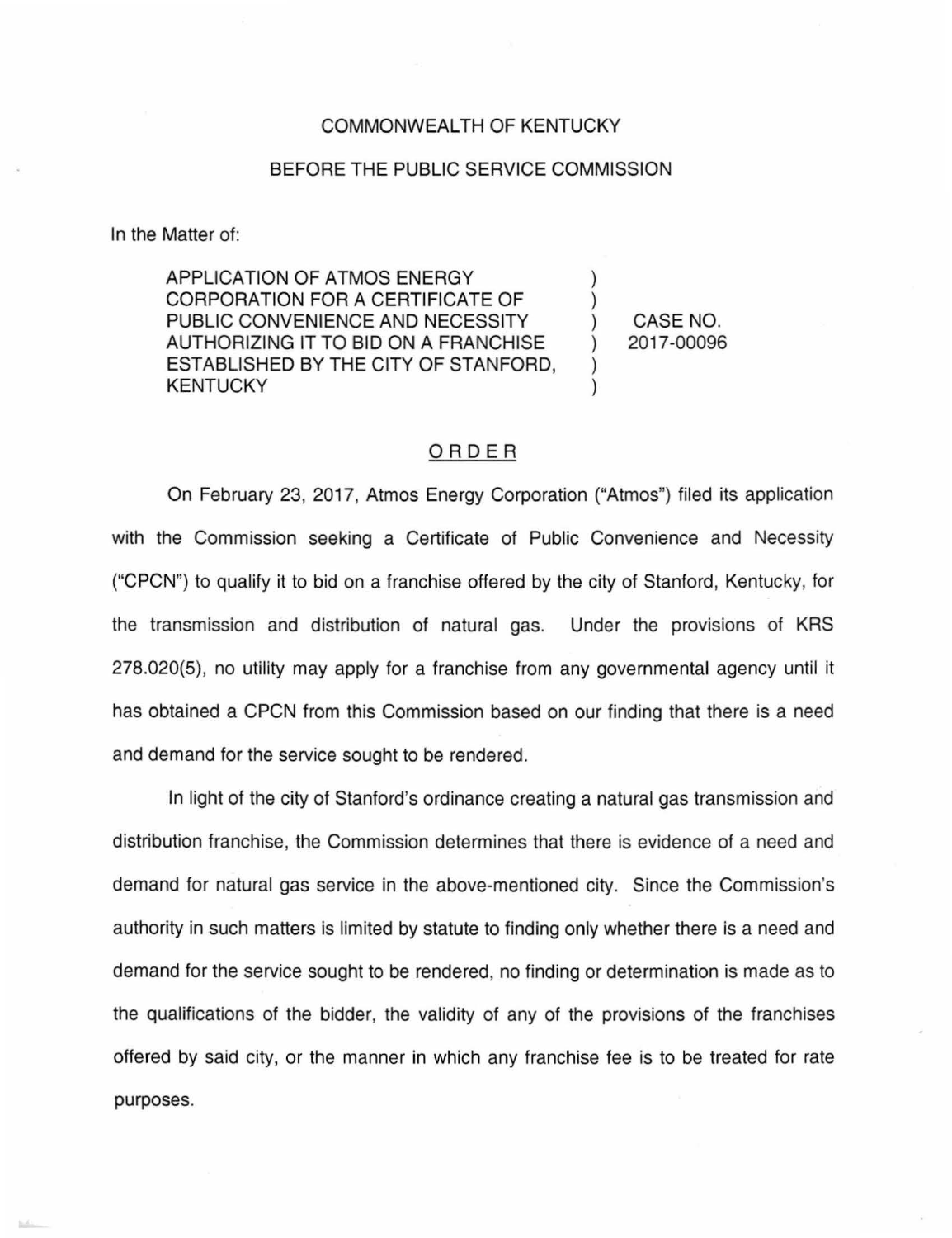## IT IS THEREFORE ORDERED that:

1. Atmos is granted a CPCN that authorizes it to bid on a franchise offered by the city of Stanford, Kentucky, for the transmission and distribution of natural gas.

2. If Atmos is not the successful bidder, Atmos shall, within ten days of the award of the franchise at issue, file with the Commission a written notice stating that Atmos was not the successful bidder.

3. If Atmos is the successful bidder, Atmos shall, within ten days of the award of the franchise at issue, file with the Commission a copy of the executed franchise agreement and a statement disclosing the amount of the initial franchise fee.

4. If Atmos is the successful bidder, Atmos shall, within ten days of an increase or decrease in the amount of the initial franchise fee set forth in the franchise agreement, file with the Commission documentation setting forth the revised fee.

5. Any documents filed pursuant to ordering paragraphs 2, 3, or 4 of this Order shall reference the number of this case and shall be electronically submitted via the Commission's electronic Tariff Filing System.

6. This Order shall not be construed as granting a CPCN to construct utility facilities in said city.

By the Commission

ENTERED **MAR 13 2017**  KENTUCKY PUBLIC SERVICE COMMISSION

**\TTEST:** 

xecutive Dire

Case No. 2017-00096